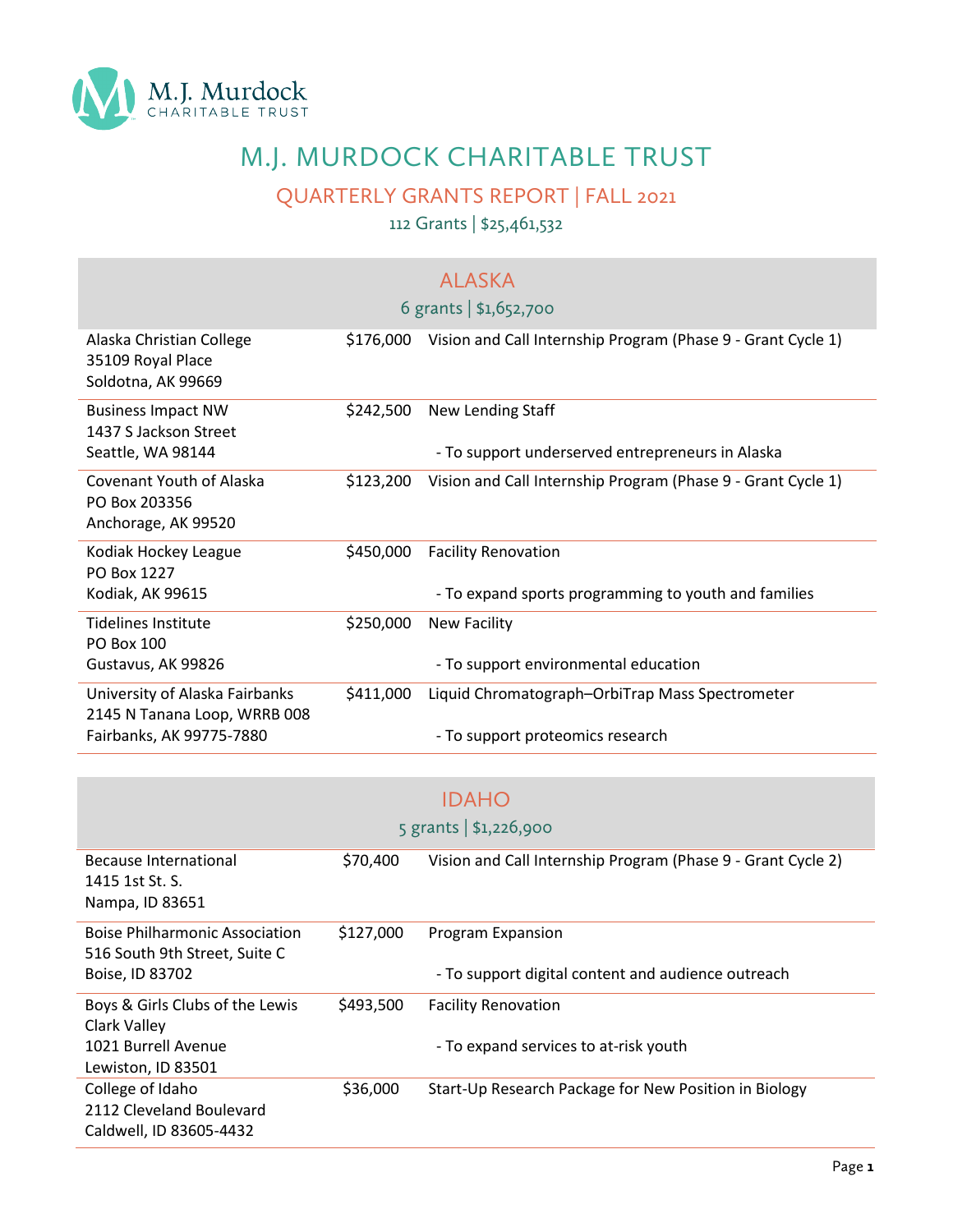

Madison Memorial Hospital PO Box 310 Rexburg, ID 83440-0310

## - To increase services for mental health

|                                                                                    |           | <b>MONTANA</b>                                                            |  |
|------------------------------------------------------------------------------------|-----------|---------------------------------------------------------------------------|--|
| 10 grants   \$2,993,296                                                            |           |                                                                           |  |
| 100 Fold Studio<br>PO Box 1160<br>Lakeside, MT 59922                               | \$52,800  | Vision and Call Internship Program (Phase 9 - Grant Cycle 3)              |  |
| <b>Bighorn Valley Health Center</b><br>Incorporated                                | \$450,000 | New Lewiston Facility Renovation                                          |  |
| 10 4th Street West<br>Hardin, MT 59034                                             |           | - To serve rural patients                                                 |  |
| Boone and Crockett Club<br>250 Station Dr.                                         | \$300,000 | Renovation of Historic 'Old Milwaukee' Depot                              |  |
| Missoula, MT 59801                                                                 |           | - To support conservation education                                       |  |
| Community Leadership and<br>Development, Inc.<br>PO Box 3381<br>Billings, MT 59103 | \$69,496  | Vision and Call Internship Program (Phase 9 - Grant Cycle 3)              |  |
| <b>Ecology Project International</b><br>315 S 4th Street E                         | \$205,000 | <b>Communications and Marketing Staff Positions</b>                       |  |
| Missoula, MT 59801                                                                 |           | - To expand alumni outreach and fundraising                               |  |
| <b>Gallatin Ice Foundation</b><br>PO Box 6414                                      | \$400,000 | Leasehold Improvement                                                     |  |
| Bozeman, MT 59771                                                                  |           | - To expand sports programming for youth and families                     |  |
| St. Peter's Health Foundation<br>2475 E. Broadway S                                | \$300,000 | <b>Facility Renovation</b>                                                |  |
| Helena, MT 59601                                                                   |           | - To support cancer care and treatment                                    |  |
| Thrive<br>400 E Babcock Street                                                     | \$400,000 | <b>Facility Purchase and Renovations</b>                                  |  |
| Bozeman, MT 59715                                                                  |           | - To increase services to children and families                           |  |
| University of Montana Foundation<br>PO Box 7159                                    | \$266,000 | Portable Merged-Beams Photoionization Endstation                          |  |
| Missoula, MT 59807                                                                 |           | - To support astrophysics research                                        |  |
| <b>YWCA Billings</b><br>909 Wyoming Avenue                                         | \$550,000 | <b>Facility Construction</b>                                              |  |
| Billings, MT 59101                                                                 |           | - To serve women and children recovering from violence and<br>trafficking |  |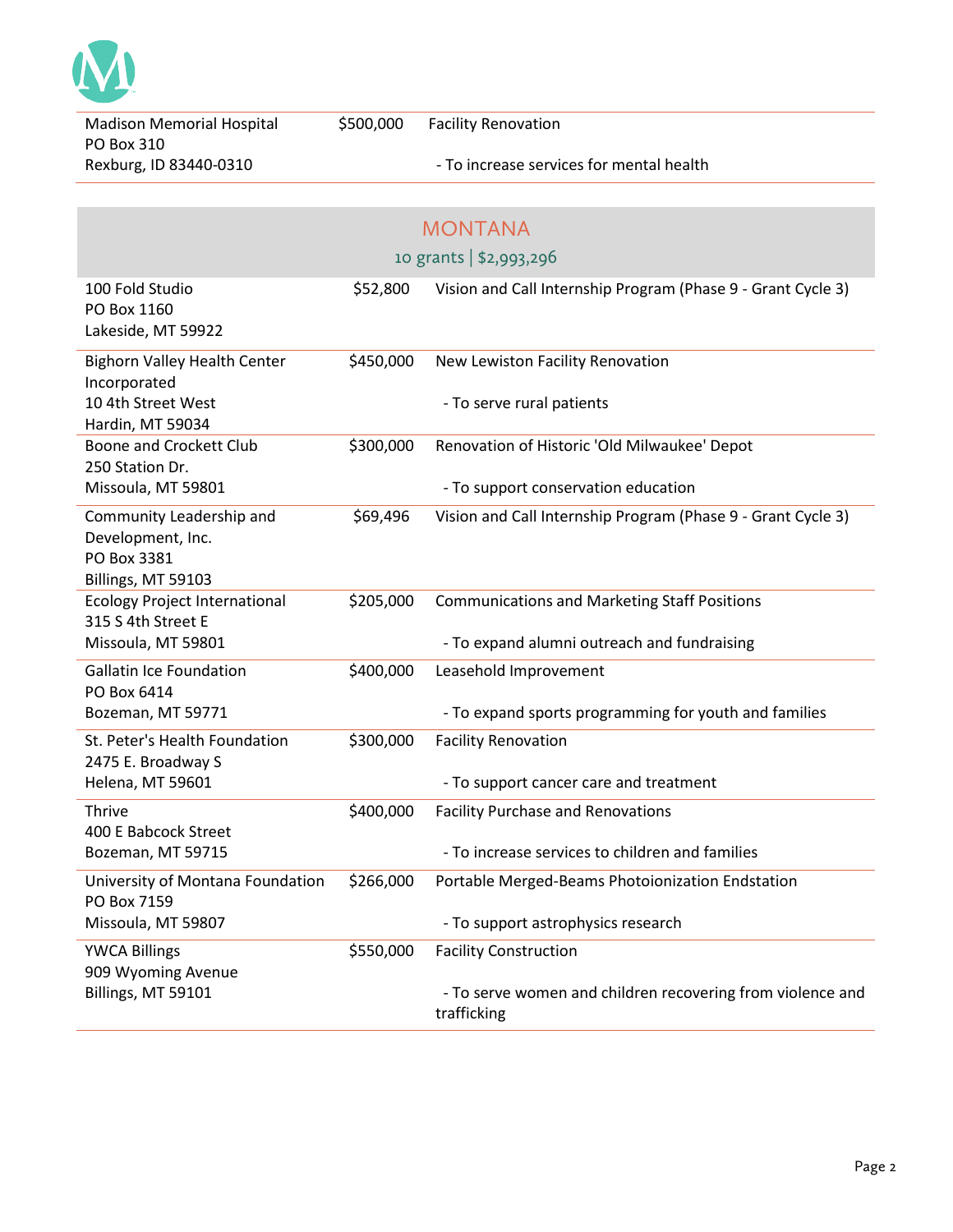

| <b>OREGON</b>                                                          |             |                                                                       |  |  |
|------------------------------------------------------------------------|-------------|-----------------------------------------------------------------------|--|--|
|                                                                        |             | 30 grants   \$6,979,990                                               |  |  |
| Architecture Foundation of Oregon<br>PO Box 40230                      | \$100,000   | New Program Staff                                                     |  |  |
| Portland, OR 97240                                                     |             | - To expand outreach services to school-age children                  |  |  |
| <b>Artists Repertory Theatre</b><br>3121 SW Moody Avenue               | \$1,000,000 | <b>Facility Expansion and Renovation</b>                              |  |  |
| Portland, OR 97239                                                     |             | - To support the region's performing arts ecology                     |  |  |
| B'nai Brith Men's Camp Association<br>6443 SW Beaverton-Hillsdale Hwy, | \$316,000   | New Field House Construction                                          |  |  |
| Suite 234<br>Portland, OR 97221                                        |             | - To serve children and families                                      |  |  |
| <b>Bushnell University</b><br>828 E 11th Ave<br>Eugene, OR 97401       | \$126,720   | Vision and Call Internship Program (Phase 9 - Grant Cycle<br>1)       |  |  |
| Camp Lutherwood Association<br>22960 Highway 36<br>Cheshire, OR 97419  | \$29,040    | Vision and Call Internship Program (Phase 9 - Grant Cycle<br>3)       |  |  |
| <b>Chehalem Cultural Center</b><br>415 E Sheridan Street               | \$500,000   | Leasehold Improvements                                                |  |  |
| Newberg, OR 97132                                                      |             | - To increase services for the community                              |  |  |
| <b>Compass House</b><br>332 W. 6th Street                              | \$279,000   | <b>Facility Renovation</b>                                            |  |  |
| Medford, OR 97501                                                      |             | - To increase mental illness services                                 |  |  |
| Corban University<br>5000 Deer Park Drive SE                           | \$66,000    | Vision and Call Internship Program (Phase 9 - Grant Cycle<br>1)       |  |  |
| Salem, OR 97317                                                        |             |                                                                       |  |  |
| <b>Every Body Athletics</b><br>10940 SW Barnes Rd., #259               | \$146,500   | New Program Staff                                                     |  |  |
| Portland, OR 97225                                                     |             | - To serve adults with intellectual and developmental<br>disabilities |  |  |
| <b>Family Building Blocks</b><br>2425 Lancaster Drive NE               | \$240,000   | <b>Facility Purchase and Renovation</b>                               |  |  |
| Salem, OR 97305                                                        |             | - To expand relief nursery mental health services                     |  |  |
| <b>Guardian Group</b><br>20380 Halfway Rd., Suite 1                    | \$130,000   | New Equipment and Technology                                          |  |  |
| Bend, OR 97703                                                         |             | - To expand anti-sex-trafficking work                                 |  |  |
| <b>HomePlate Youth Services</b><br>PO Box 1413                         | \$300,000   | <b>Facility Renovation</b>                                            |  |  |
| Beaverton, OR 97075                                                    |             | - To expand services to homeless youth                                |  |  |
| <b>Immigration Counseling Service</b><br>519 SW Park Avenue, Suite 610 | \$201,000   | <b>Establish Development Department</b>                               |  |  |
| Portland, OR 97205                                                     |             | - To support legal services                                           |  |  |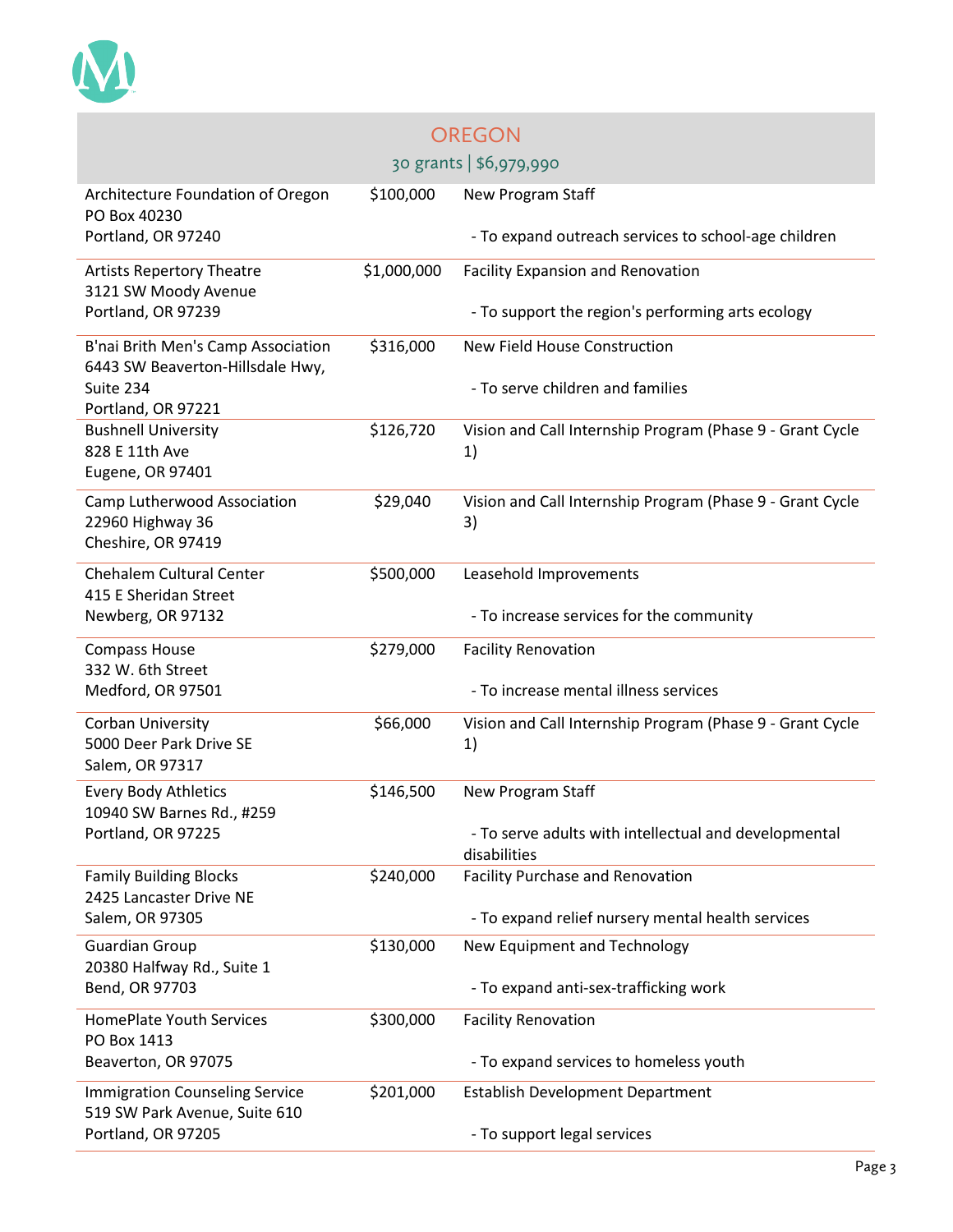

| International School of Portland<br>2305 S Water Ave                            | \$246,000 | New Program Staff                                               |
|---------------------------------------------------------------------------------|-----------|-----------------------------------------------------------------|
| Portland, OR 97201                                                              |           | - To expand teacher professional development                    |
| Native American Youth and Family                                                | \$214,500 | New Program Staff                                               |
| Center<br>5135 NE Columbia Boulevard<br>Portland, OR 97218                      |           | - To serve Native youth and families                            |
| Oregon Energy Fund                                                              | \$103,000 | <b>New Finance Staff</b>                                        |
| 1020 SW Taylor Street, Suite 620<br>Portland, OR 97205                          |           | - To support low-income families                                |
| <b>Oregon Historical Society</b>                                                | \$193,500 | <b>New Education Staff</b>                                      |
| 1200 SW Park Avenue<br>Portland, OR 97205-2483                                  |           | - To support state-wide educational programming                 |
| <b>Portland Bible College</b><br>9150 NE Freemont                               | \$104,500 | <b>Technology Upgrade</b>                                       |
| Portland, OR 97220                                                              |           | - To serve both on-campus and online learners                   |
| <b>Portland Open Studios</b><br>PO Box 31077                                    | \$76,000  | <b>New Executive Staff</b>                                      |
| Portland, OR 97231                                                              |           | - To serve artists and the community                            |
| Portland Playhouse<br>602 NE Prescott Street                                    | \$324,500 | <b>Building Purchase</b>                                        |
| Portland, OR 97211                                                              |           | - To support live theater and education                         |
| <b>Portland Rescue Mission</b><br>PO Box 3713<br>Portland, OR 97208-3713        | \$264,000 | Vision and Call Internship Program (Phase 9 - Grant Cycle<br>1) |
| <b>Portland State University</b><br>Foundation                                  | \$500,000 | 600 MHz Nuclear Magnetic Resonance Spectrometer                 |
| <b>PO Box 243</b><br>Portland, OR 97207-0243                                    |           | - To support molecular and life science research                |
| <b>Reed College</b><br>3203 SE Woodstock Boulevard<br>Portland, OR 97202-8199   | \$36,000  | Start-Up Research Package for New Position in Chemistry         |
| <b>Reed College</b><br>3203 SE Woodstock Boulevard<br>Portland, OR 97202-8199   | \$36,000  | Start-Up Research Package for New Position in Physics           |
| <b>Salem Free Clinics</b><br>1300 Broadway St. NE, Suite 104<br>Salem, OR 97301 | \$49,280  | Vision and Call Internship Program (Phase 9 - Grant Cycle<br>1) |
| <b>SPOON Foundation</b>                                                         | \$256,000 | New Program Staff                                               |
| 135 SE Main Street, Suite 201<br>Portland, OR 97214                             |           | - To serve children vulnerable to malnutrition                  |
| <b>Sustainable Northwest</b><br>1130 SW Morrison Street, Suite 510              | \$488,500 | New Program Staff                                               |
| Portland, OR 97205-2216                                                         |           | - To support regenerative ranching program                      |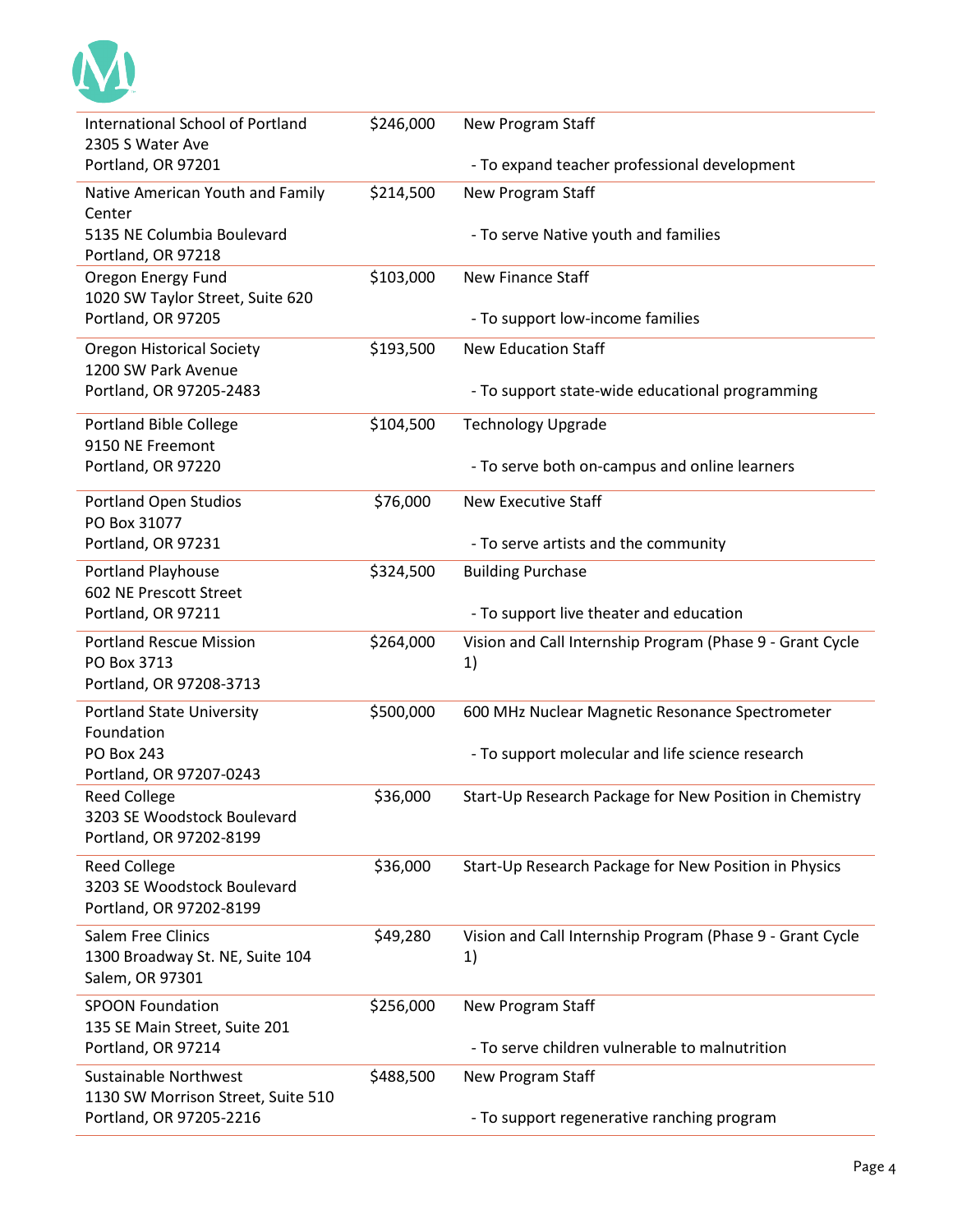

**Contract Contract Contract** 

| University of Oregon Foundation<br>1720 E 13th Avenue                            | \$575,500 | High Performance Computing System                               |
|----------------------------------------------------------------------------------|-----------|-----------------------------------------------------------------|
| Eugene, OR 97403                                                                 |           | - To support scientific research                                |
| University of Portland<br>5000 N Willamette Boulevard<br>Portland, OR 97203-5798 | \$36,000  | Start-Up Research Package for New Position in Biology           |
| <b>Youth 71Five Ministries</b><br>529 Edwards St<br>Medford, OR 97501            | \$42,450  | Vision and Call Internship Program (Phase 9 - Grant Cycle<br>2) |

|                                                                                               |           | <b>WASHINGTON</b>                                                         |
|-----------------------------------------------------------------------------------------------|-----------|---------------------------------------------------------------------------|
|                                                                                               |           | 33 grants   \$6,424,214                                                   |
| Alliance for Children Everywhere<br>PO Box 55145<br>Seattle, WA 98155                         | \$22,176  | Vision and Call Internship Program (Phase 9 - Grant Cycle<br>2)           |
| Arrow Leadership International<br>Ministries<br>PO Box 8000 #264<br>Sumas, WA 98295           | \$18,944  | Vision and Call Internship Program (Phase 9 - Grant Cycle<br>2)           |
| ArtsFund<br>PO Box 19780                                                                      | \$311,000 | New Senior Program Staff                                                  |
| Seattle, WA 98119                                                                             |           | - To increase capacity for grantmaking                                    |
| <b>Bellevue LifeSpring</b><br>302 Bellevue Square                                             | \$184,000 | New Program Staff                                                         |
| Bellevue, WA 98004                                                                            |           | - To service children, youth, and families with low-income<br>backgrounds |
| Boys & Girls Clubs of Benton and<br><b>Franklin Counties</b>                                  | \$100,000 | New Equipment and Technology                                              |
| PO Box 1322<br>Pasco, WA 99301                                                                |           | - To expand virtual programs for at-risk youth and<br>families            |
| Christ Kitchen<br>2410 N. Monroe St.<br>Spokane, WA 99205                                     | \$88,000  | Vision and Call Internship Program (Phase 9 - Grant Cycle<br>1)           |
| Coyote Central<br>2300 E. Cherry St.                                                          | \$179,000 | New Development Program                                                   |
| Seattle, WA 98122                                                                             |           | - To empower low-income youth                                             |
| <b>CRISTA Ministries</b><br>19303 Fremont Avenue N<br>Shoreline, WA 98133                     | \$58,666  | Vision and Call Internship Program (Phase 9 - Grant Cycle<br>2)           |
| Divine Alternatives for Dads<br><b>Services</b><br>5709 Rainier Avenue S<br>Seattle, WA 98118 | \$176,000 | Vision and Call Internship Program (Phase 9 - Grant Cycle<br>1)           |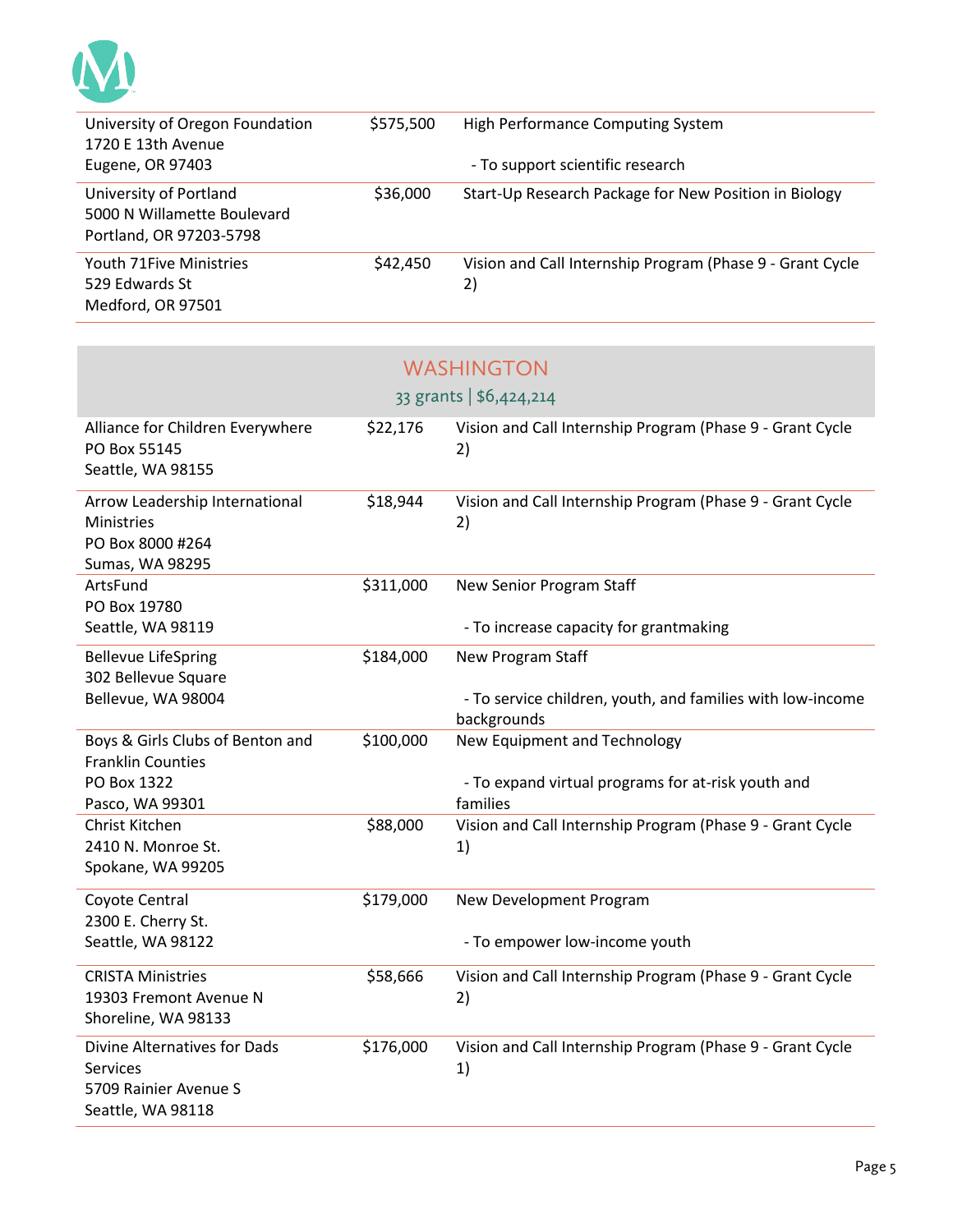

| Down Syndrome Community of<br><b>Puget Sound</b>                   | \$200,000 | Establish Development Program                                               |
|--------------------------------------------------------------------|-----------|-----------------------------------------------------------------------------|
| 3120 139th Avenue Southeast,<br>Suite 500<br>Bellevue, WA 98005    |           | - To support individuals and their families                                 |
| <b>FIRST Washington</b><br>21238 68th Avenue S                     | \$190,000 | New Outreach Staff                                                          |
| Kent, WA 98032                                                     |           | - To expand STEM programming to K-12 students                               |
| <b>Global Partnerships</b><br>1932 First Avenue, Suite 400         | \$197,500 | <b>New Investment Staff</b>                                                 |
| Seattle, WA 98101                                                  |           | - To expand opportunity for people living in poverty                        |
| Gonzaga University<br>502 E Boone Avenue<br>Spokane, WA 99258-0001 | \$25,400  | Start-Up Research Package for New Position in Biology                       |
| <b>Grays Harbor Community Hospital</b><br>915 Anderson Drive       | \$475,000 | New Magnetic Resonance Imaging Unit                                         |
| Aberdeen, WA 98520                                                 |           | - To improve rural patient health care                                      |
| HopeCentral<br>3826 S Othello Street<br>Seattle, WA 98118          | \$65,120  | Vision and Call Internship Program (Phase 9 - Grant Cycle<br>1)             |
| <b>HRC Ministries</b><br>PO Box 14257                              | \$85,000  | New Case Manager                                                            |
| Spokane Valley, WA 99214                                           |           | - To serve survivors of sex trafficking                                     |
| <b>Jubilee REACH</b><br>14200 SE 13th Place<br>Bellevue, WA 98007  | \$58,666  | Vision and Call Internship Program (Phase 9 - Grant Cycle<br>3)             |
| Northwest Film Forum<br>1515 12th Avenue                           | \$205,000 | Film Production                                                             |
| Seattle, WA 98122                                                  |           | - To educate on the history of the Buffalo Soldiers                         |
| Northwest Maritime Center<br>431 Water Street                      | \$500,000 | <b>Facility Purchase</b>                                                    |
| Port Townsend, WA 98368                                            |           | - To support maritime vocations and education                               |
| <b>Pilchuck Glass School</b><br>240 2nd Avenue S, Suite 100        | \$609,000 | Marketing Program Expansion                                                 |
| Seattle, WA 98104                                                  |           | - To support glass arts education and practice                              |
| <b>Pregnancy Choices</b><br>110 N. 15th Street                     | \$352,000 | <b>Facility Renovation</b>                                                  |
| Mount Vernon, WA 98273                                             |           | - To provide life-affirming medical services to individuals<br>and families |
| Shared Hope International<br>PO Box 1907<br>Vancouver, WA 98668    | \$64,856  | Vision and Call Internship Program (Phase 9 - Grant Cycle<br>2)             |
| Step by Step Family Support Center<br>3303 8th Avenue SE, #A       | \$301,500 | New Program Staff                                                           |
| Puyallup, WA 98372                                                 |           | - To support job training for young mothers                                 |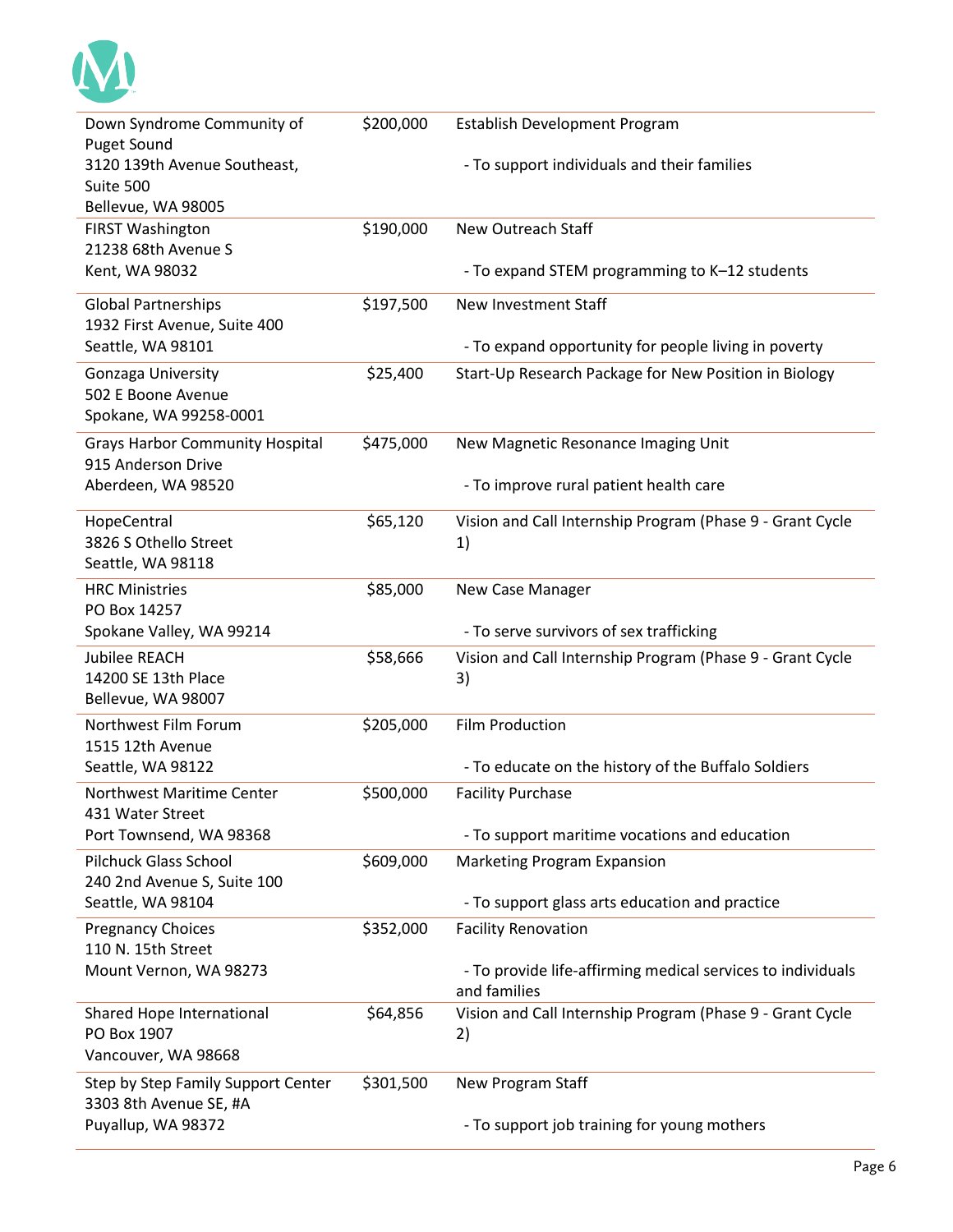| <b>Taproot Theatre Company</b><br>PO Box 30946<br>Seattle, WA 98113                     | \$31,680  | Vision and Call Internship Program (Phase 9 - Grant Cycle<br>1)    |
|-----------------------------------------------------------------------------------------|-----------|--------------------------------------------------------------------|
| The University Heights Center for<br>the Community Association                          | \$404,000 | <b>Facility Renovation</b>                                         |
| 5031 University Way NE<br>Seattle, WA 98105                                             |           | - To increase accessibility and enhance services to<br>nonprofits  |
| <b>Town Hall Association</b><br>720 Seneca Street, Suite A                              | \$277,000 | <b>New Staff</b>                                                   |
| Seattle, WA 98101                                                                       |           | - To support patron and performer experiences                      |
| University of Puget Sound<br>1500 N Warner Street, CMB 1015<br>Tacoma, WA 98416         | \$36,000  | Start-Up Research Package for New Position in Biology              |
| Vine Maple Place<br>PO Box 1092<br>Maple Valley, WA 98038                               | \$130,892 | Vision and Call Internship Program (Phase 9 - Grant Cycle<br>2)    |
| <b>Vision House</b><br>PO Box 2951<br>Renton, WA 98056-2951                             | \$43,414  | Vision and Call Internship Program (Phase 9 - Grant Cycle<br>3)    |
| Walla Walla University<br>204 S College Avenue                                          | \$351,000 | Laboratory Renovation and Equipment                                |
| College Place, WA 99324                                                                 |           | - To support bioengineering teaching and research                  |
| <b>Washington State University</b><br>Foundation                                        | \$409,500 | High-Parameter Tissue Imager                                       |
| PO Box 641925<br>Pullman, WA 99164-1925                                                 |           | - To establish spatialomics capacity for life sciences<br>research |
| World Relief Spokane<br>1522 N Washington St, Suite 200<br>Spokane, WA 99201            | \$125,400 | Vision and Call Internship Program (Phase 9 - Grant Cycle<br>1)    |
| YMCA of Pierce and Kitsap Counties<br>4717 S 19th Street, Suite 201<br>Tacoma, WA 98405 | \$148,500 | Vision and Call Internship Program (Phase 9 - Grant Cycle<br>1)    |

|                                                                 |          | NATIONAL & BRITISH COLUMBIA<br>28 grants   \$6,184,432       |
|-----------------------------------------------------------------|----------|--------------------------------------------------------------|
| A Rocha USA<br>PO Box 1338<br>Fredericksburg, TX 78624          | \$99,000 | Vision and Call Internship Program (Phase 9 - Grant Cycle 1) |
| Acton Institute<br>98 E Fulton Street<br>Grand Rapids, MI 49503 | \$29,040 | Vision and Call Internship Program (Phase 9 - Grant Cycle 3) |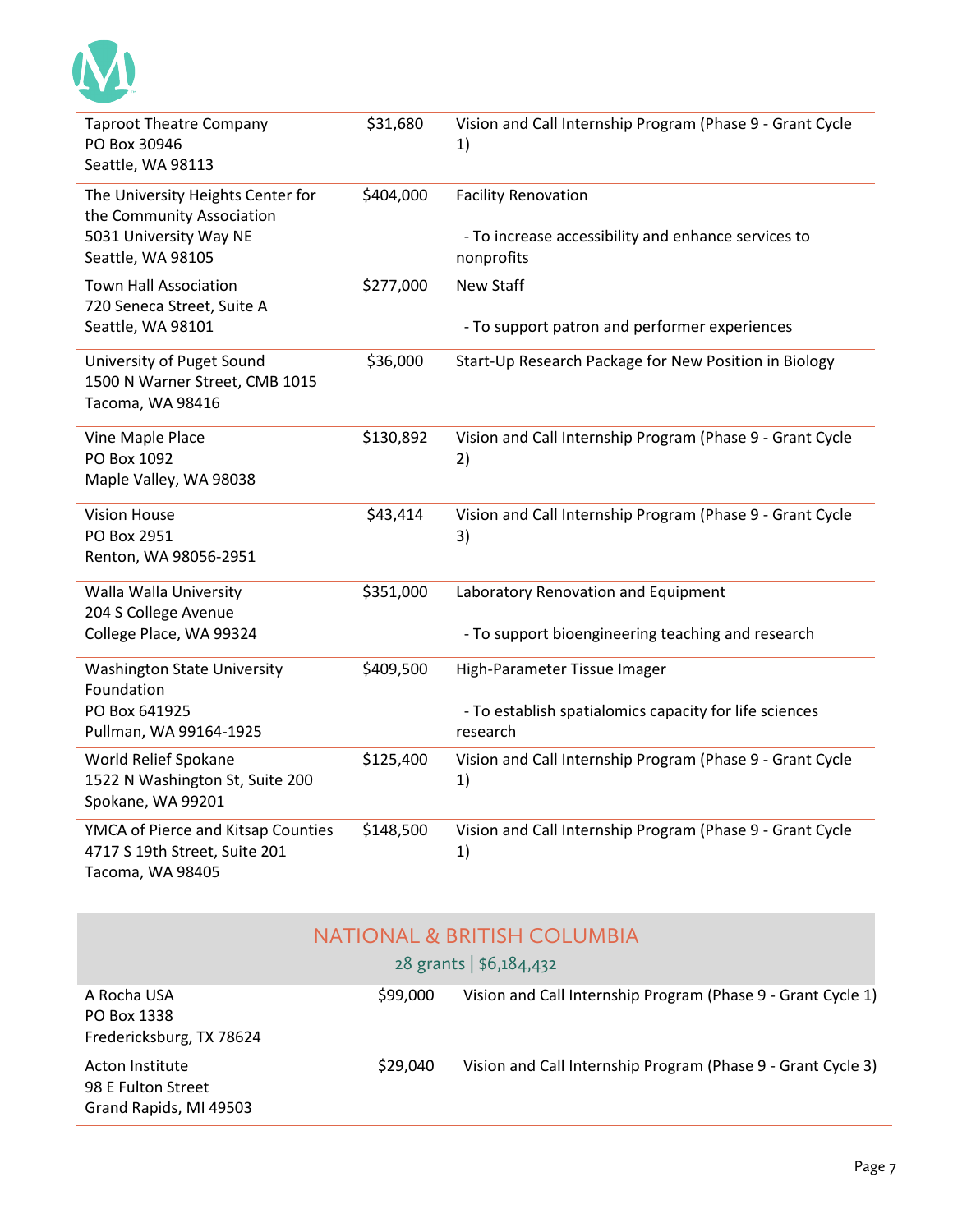

| Alpha Ministries Canada<br>#101 - 26 Fourth Street<br>New Westminster, BC V3L5M4                        | \$88,000  | Vision and Call Internship Program (Phase 9 - Grant Cycle 1)                |
|---------------------------------------------------------------------------------------------------------|-----------|-----------------------------------------------------------------------------|
| Alpha USA<br>1635 Emerson Lane<br>Naperville, IL 60540                                                  | \$63,360  | Vision and Call Internship Program (Phase 9 - Grant Cycle 1)                |
| Angel Flight West<br>3161 Donald Douglas Loop South<br>Santa Monica, CA 90405                           | \$153,500 | New Staff<br>- To increase access to health care                            |
| Awana Clubs International                                                                               | \$600,000 | New Technology                                                              |
| One East Bode Road<br>Streamwood, IL 60107                                                              |           | - To serve churches and families                                            |
| <b>Biola University</b><br>13800 Biola Avenue                                                           | \$694,000 | New Transformation Office Staff                                             |
| La Mirada, CA 90639                                                                                     |           | - To improve efficiencies and new revenue streams                           |
| Camp Qwanoes<br><b>Box 250</b><br>Crofton, BC VOR1R0                                                    | \$264,000 | Vision and Call Internship Program (Phase 9 - Grant Cycle 1)                |
| Candid                                                                                                  | \$90,000  | <b>Public Service Programs</b>                                              |
| 32 Old Slip, 24th Floor<br>New York, NY 10005                                                           |           | - To support the nonprofit and philanthropic communities                    |
| Center for Public Justice<br>PO Box 48368                                                               | \$381,500 | New Development Staff                                                       |
| Washington, DC 20002-0368                                                                               |           | - To support public policy programs                                         |
| Christian Legal Society<br>8001 Braddock Road, Suite 302                                                | \$375,000 | Program Support                                                             |
| Springfield, VA 22151                                                                                   |           | - To impact the next generation of legal minds                              |
| <b>Compassion International</b><br>12290 Voyager Parkway<br>Colorado Springs, CO 80921                  | \$132,660 | Vision and Call Internship Program (Phase 9 - Grant Cycle 2)                |
| Complete College America<br>350 Massachusetts Avenue, Suite 300                                         | \$303,000 | New Program Staff                                                           |
| Indianapolis, IN 46204                                                                                  |           | - For Northwest program expansion                                           |
| Consortium of Christian Study<br>Centers<br>485 Hillsdale Drive, Suite 112<br>Charlottesville, VA 22901 | \$176,000 | Vision and Call Internship Program (Phase 9 - Grant Cycle 1)                |
| Freedoms Foundation at Valley Forge<br>PO Box 67                                                        | \$223,000 | <b>Educational Workshops</b>                                                |
| Valley Forge, PA 19481-0067                                                                             |           | - To advance the ideals of American citizenship in the Pacific<br>Northwest |